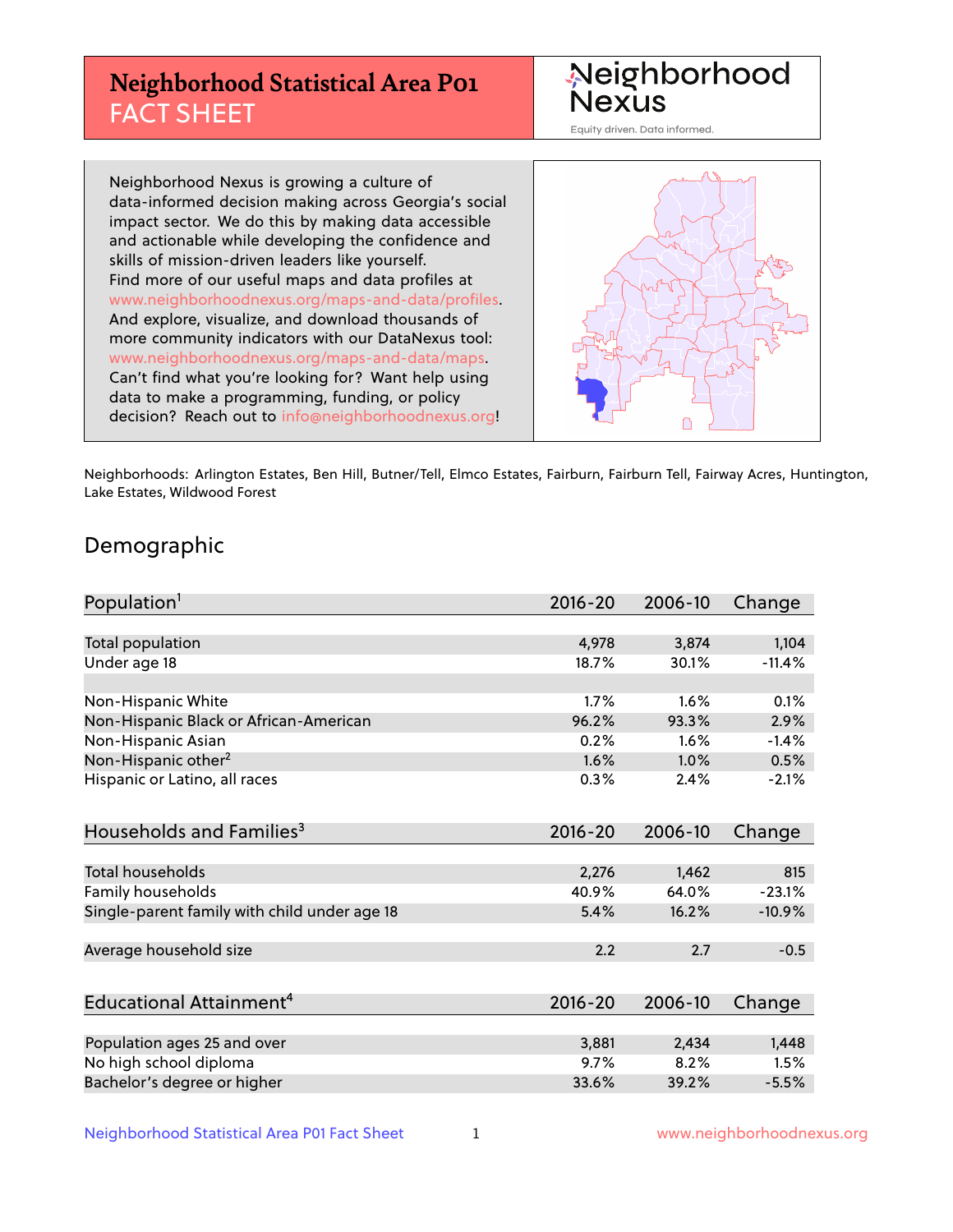## Change Measures, continued...

| Employment <sup>5</sup>                                 | $2016 - 20$ | 2006-10  | Change     |
|---------------------------------------------------------|-------------|----------|------------|
|                                                         |             |          |            |
| Total workers residing in Neighborhood Statistical Area | 1,646       | 1,511    | 135        |
| Workers with earnings \$1250/month or less              | 20.6%       | 20.3%    | 0.3%       |
| Workers with earnings \$1251/month to \$3333/month      | 32.7%       | 46.7%    | $-14.0%$   |
| Workers with earnings greater than \$3333/month         | 46.7%       | 33.0%    | 13.7%      |
| Total jobs located in Neighborhood Statistical Area     | 105         | 142      | $-37$      |
| Jobs with earnings \$1250/month or less                 | 16.2%       | 26.8%    | $-10.6%$   |
| Jobs with earnings \$1251/month to \$3333/month         | 30.5%       | 50.0%    | $-19.5%$   |
| Jobs with earnings greater than \$3333/month            | 53.3%       | 23.2%    | 30.1%      |
|                                                         |             |          |            |
| Jobs/workers ratio                                      | 0.1         | 0.1      | $-0.0$     |
|                                                         |             |          |            |
| Income and Poverty <sup>6</sup>                         | 2016-20     | 2006-10  | Change     |
| Median household income                                 | \$46,477    | \$56,557 | $-$10,080$ |
|                                                         |             |          |            |
| Population for whom poverty status is determined        | 4,971       | 3,864    | 1,107      |
| Population below poverty                                | 17.0%       | 9.6%     | 7.4%       |
|                                                         |             |          |            |
| Housing <sup>7</sup>                                    | $2016 - 20$ | 2006-10  | Change     |
|                                                         |             |          |            |
| Total housing units                                     | 2,469       | 1,756    | 713        |
| Occupied housing units                                  | 92.2%       | 83.2%    | 9.0%       |
| Vacant housing units                                    | 7.8%        | 16.8%    | $-9.0%$    |
| Occupied housing units                                  | 2,276       | 1,462    | 815        |
| Owner occupied housing units                            | 45.2%       | 58.4%    | $-13.2%$   |
| Renter occupied housing units                           | 54.8%       | 41.6%    | 13.2%      |
|                                                         |             |          |            |
| Access to a Vehicle <sup>8</sup>                        | $2016 - 20$ | 2006-10  | Change     |
|                                                         |             |          |            |
| Occupied housing units                                  | 2,276       | 1,462    | 815        |
| No vehicle available                                    | 24.4%       | 8.8%     | 15.6%      |
|                                                         |             |          |            |
| Crime Rates, per 10,000 Population <sup>9</sup>         | 2017-21     | 2012-16  | Change     |
|                                                         |             |          |            |
| All Part I crimes                                       | 211.3       | 370.4    | $-159.0$   |
| Violent crime                                           | 44.2        | 56.0     | $-11.8$    |
| Murder                                                  | 2.4         | 1.2      | 1.2        |
| Robbery                                                 | 9.2         | 22.9     | $-13.7$    |
| Aggravated assault                                      | 32.5        | 31.9     | 0.7        |
| Property crime                                          | 167.1       | 314.4    | $-147.2$   |
| <b>Burglary</b>                                         | 46.2        | 135.3    | $-89.1$    |
| Larceny                                                 | 80.8        | 120.6    | $-39.8$    |
| Vehicle theft                                           | 40.2        | 58.5     | $-18.3$    |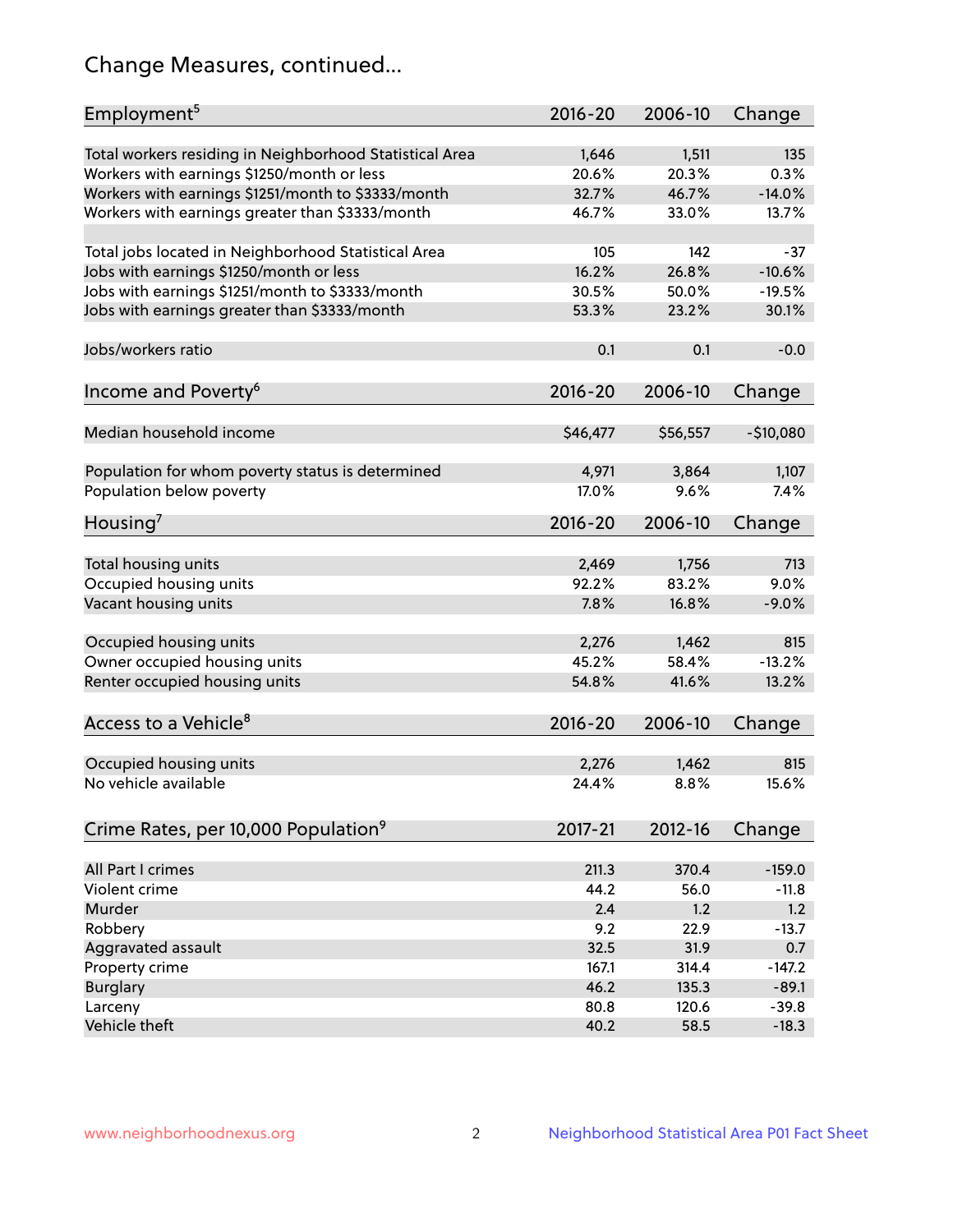## Current Data: Demographic

| Sex and Age, 2016-20 <sup>10</sup>                    | Estimate        | Margin of Error |
|-------------------------------------------------------|-----------------|-----------------|
| Total population                                      | 4,978           | $\pm$ 1,255     |
| Male                                                  | 46.2%           | $\pm$ 6.2%      |
| Female                                                | 53.8%           | ±11.6%          |
| Under 5 years                                         | 2.1%            | $\pm 2.0\%$     |
| 5 to 9 years                                          | 5.7%            | $\pm$ 4.2%      |
| 10 to 14 years                                        | 7.9%            | ±4.3%           |
| 15 to 19 years                                        | 3.5%            | $\pm 2.7\%$     |
| 20 to 24 years                                        | 2.8%            | $\pm 2.9\%$     |
| 25 to 34 years                                        | 18.9%           | $\pm$ 7.8%      |
| 35 to 44 years                                        | 9.8%            | $\pm$ 5.4%      |
| 45 to 54 years                                        | 14.7%           | $\pm$ 5.0%      |
| 55 to 59 years                                        | 4.8%            | $\pm 3.0\%$     |
| 60 to 64 years                                        | 5.3%            | $\pm$ 3.7%      |
| 65 to 74 years                                        | 10.5%           | $\pm$ 3.4%      |
| 75 to 84 years                                        | 12.5%           | ±11.7%          |
| 85 years and over                                     | 1.5%            | ±1.8%           |
| Median age (years)                                    | 44.3            | $\pm 1.7$       |
| Race and Ethnicity, 2016-20 <sup>11</sup>             | <b>Estimate</b> | Margin of Error |
| Total population                                      | 4,978           | $\pm$ 1,255     |
| Hispanic or Latino (of any race)                      | 0.3%            | $\pm$ 0.7%      |
| Not Hispanic or Latino                                | 99.7%           | $\pm 1.3\%$     |
| White alone                                           | 1.7%            | $\pm 2.7\%$     |
| Black or African American alone                       | 96.2%           | $\pm$ 8.5%      |
| American Indian and Alaska Native alone               | 0.6%            | $\pm 1.0\%$     |
| Asian alone                                           | 0.2%            | $\pm 1.1\%$     |
| Native Hawaiian and other Pacific Islander alone      | 0.0%            | $\pm$ 0.4%      |
| Some other race alone                                 | 0.1%            | $\pm$ 0.5%      |
| Two or more races                                     | 0.9%            | $\pm$ 1.4%      |
| U.S. Citizenship Status, 2016-20 <sup>12</sup>        | Estimate        | Margin of Error |
| Foreign-born population                               | 97              | ±131            |
| Naturalized U.S. citizen                              | 100.0%          | $\pm$ 0.0%      |
| Not a U.S. citizen                                    | 0.0%            | $\pm$ 18.6%     |
| Citizen, Voting Age Population, 2016-20 <sup>13</sup> | Estimate        | Margin of Error |
| Citizen, 18 and over population                       | 4,049           | $\pm$ 929       |
| Male                                                  | 45.4%           | $\pm$ 8.6%      |
| Female                                                | 54.6%           | $\pm$ 13.6%     |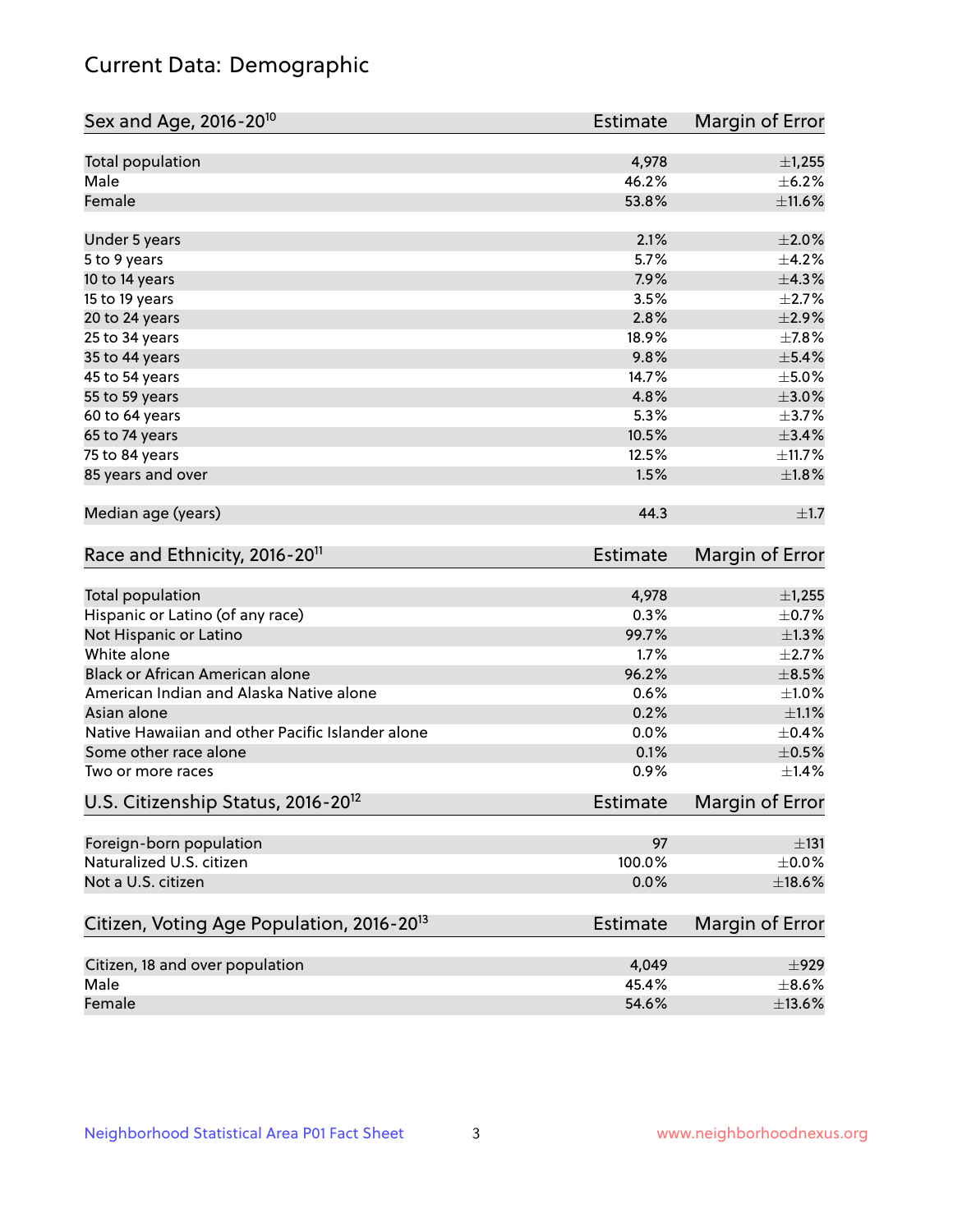## Current Data: Economic

| Income, 2016-20 <sup>14</sup>                           | Estimate | Margin of Error |
|---------------------------------------------------------|----------|-----------------|
|                                                         |          |                 |
| All households                                          | 2,276    | $\pm 640$       |
| Less than \$10,000                                      | 6.4%     | $\pm$ 5.6%      |
| \$10,000 to \$14,999                                    | 7.3%     | $\pm$ 6.6%      |
| \$15,000 to \$24,999                                    | 20.3%    | $\pm 27.1\%$    |
| \$25,000 to \$34,999                                    | 7.2%     | $\pm$ 6.5%      |
| \$35,000 to \$49,999                                    | 13.1%    | $\pm$ 8.7%      |
| \$50,000 to \$74,999                                    | 16.9%    | $\pm$ 8.6%      |
| \$75,000 to \$99,999                                    | 12.1%    | $\pm$ 6.7%      |
| \$100,000 to \$149,999                                  | 11.7%    | $\pm$ 7.7%      |
| \$150,000 to \$199,999                                  | 3.1%     | $\pm$ 3.3%      |
| \$200,000 or more                                       | 1.8%     | $\pm 2.4\%$     |
| Median household income (dollars)                       | \$46,477 | $\pm$ 5,547     |
| Mean household income (dollars)                         | \$59,329 | ±22,005         |
| Households with earnings                                | 53.3%    | $\pm 21.1\%$    |
| Mean earnings (dollars)                                 | \$72,915 | ±13,794         |
| Households with Social Security                         | 47.6%    | $\pm 23.5\%$    |
| Mean Social Security income (dollars)                   | \$16,592 | ±3,278          |
| Households with retirement income                       | 42.0%    | $\pm 25.1\%$    |
| Mean retirement income (dollars)                        | \$21,220 | ±17,771         |
| Households with Supplemental Security Income            | 8.0%     | $\pm$ 6.9%      |
| Mean Supplemental Security Income (dollars)             | \$6,730  | $\pm$ 5,988     |
| Households with cash public assistance income           | 2.7%     | $\pm$ 5.9%      |
| Mean cash public assistance income (dollars)            | \$730    | $\pm$ 1,627     |
| Households with Food Stamp/SNAP benefits in the past 12 | 13.6%    | ±6.8%           |
| months                                                  |          |                 |
| Family households                                       | 931      | $\pm 232$       |
| Less than \$10,000                                      | 12.0%    | ±13.3%          |
| \$10,000 to \$14,999                                    | 5.7%     | $\pm$ 9.0%      |
| \$15,000 to \$24,999                                    | 5.8%     | ±9.4%           |
| \$25,000 to \$34,999                                    | 3.5%     | ±5.8%           |
| \$35,000 to \$49,999                                    | 11.6%    | ±14.0%          |
|                                                         |          | $\pm$ 15.3%     |
| \$50,000 to \$74,999                                    | 20.1%    | ±13.2%          |
| \$75,000 to \$99,999<br>\$100,000 to \$149,999          | 13.2%    |                 |
|                                                         | 16.6%    | $\pm$ 13.5%     |
| \$150,000 to \$199,999                                  | 7.3%     | $\pm$ 8.1%      |
| \$200,000 or more                                       | 4.1%     | $\pm$ 5.7%      |
| Median family income (dollars)                          | \$67,774 | ±5,362          |
| Mean family income (dollars)                            | \$78,203 | ±23,071         |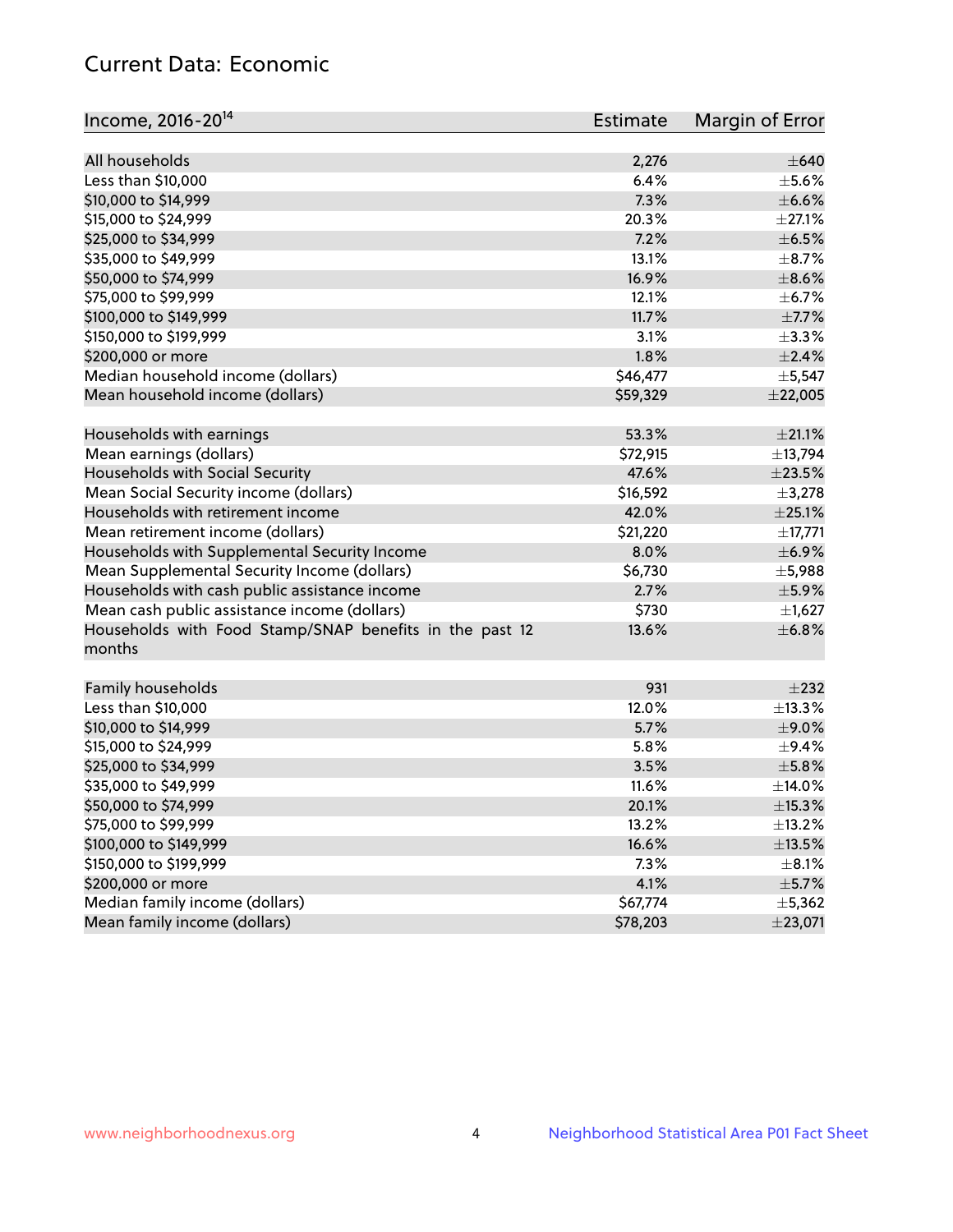## Current Data: Economic, continued...

| Income, 2016-20, continued <sup>15</sup>                                                   | <b>Estimate</b> | Margin of Error        |
|--------------------------------------------------------------------------------------------|-----------------|------------------------|
|                                                                                            |                 |                        |
| Nonfamily households                                                                       | 1,346           | $\pm 640$              |
| Median nonfamily income (dollars)                                                          | \$32,036        | ±5,417                 |
| Mean nonfamily income (dollars)                                                            | \$42,764        | ±25,987                |
| Median earnings for workers (dollars)                                                      | \$33,428        | ±1,385                 |
| Median earnings for male full-time, year-round workers<br>(dollars)                        | \$49,261        | ±10,748                |
| Median earnings for female full-time, year-round workers<br>(dollars)                      | \$47,514        | ±6,369                 |
| Per capita income (dollars)                                                                | \$29,228        | ±10,262                |
| Families Below Poverty Level, 2016-20 <sup>16</sup>                                        | <b>Estimate</b> | <b>Margin of Error</b> |
|                                                                                            |                 |                        |
| <b>All Families</b>                                                                        | 931             | $\pm 232$              |
| Percent below poverty                                                                      | 21.1%           | ±16.9%                 |
| Families with related children under 18 years                                              | 399             | $\pm 207$              |
| Percent below poverty                                                                      | 30.1%           | ±27.6%                 |
| Families with related children under 5 years only                                          | 41              | $\pm 75$               |
| Percent below poverty                                                                      | 69.1%           | ±76.7%                 |
| Married couple families                                                                    | 404             | $\pm$ 196              |
| Percent below poverty                                                                      | 10.6%           | ±20.7%                 |
| Married couple families with related children under 18 years                               | 115             | $\pm$ 93               |
| Percent below poverty                                                                      | 12.6%           | ±38.4%                 |
| Married couple families with related children under 5 years                                | 23              | $\pm$ 53               |
| Percent below poverty                                                                      | 63.6%           | ±135.5%                |
|                                                                                            |                 |                        |
| Families with female householder, no spouse present                                        | 459             | $\pm 228$              |
| Percent below poverty                                                                      | 30.5%           | ±26.1%                 |
| Families with female householder, no spouse present with                                   | 238             | $\pm$ 172              |
| related children under 18 years                                                            |                 |                        |
| Percent below poverty                                                                      | 38.5%           | ±37.2%                 |
| Families with female householder, no spouse present with<br>related children under 5 years | 18              | $\pm$ 47               |
| Percent below poverty                                                                      | 76.0%           | ±20.4%                 |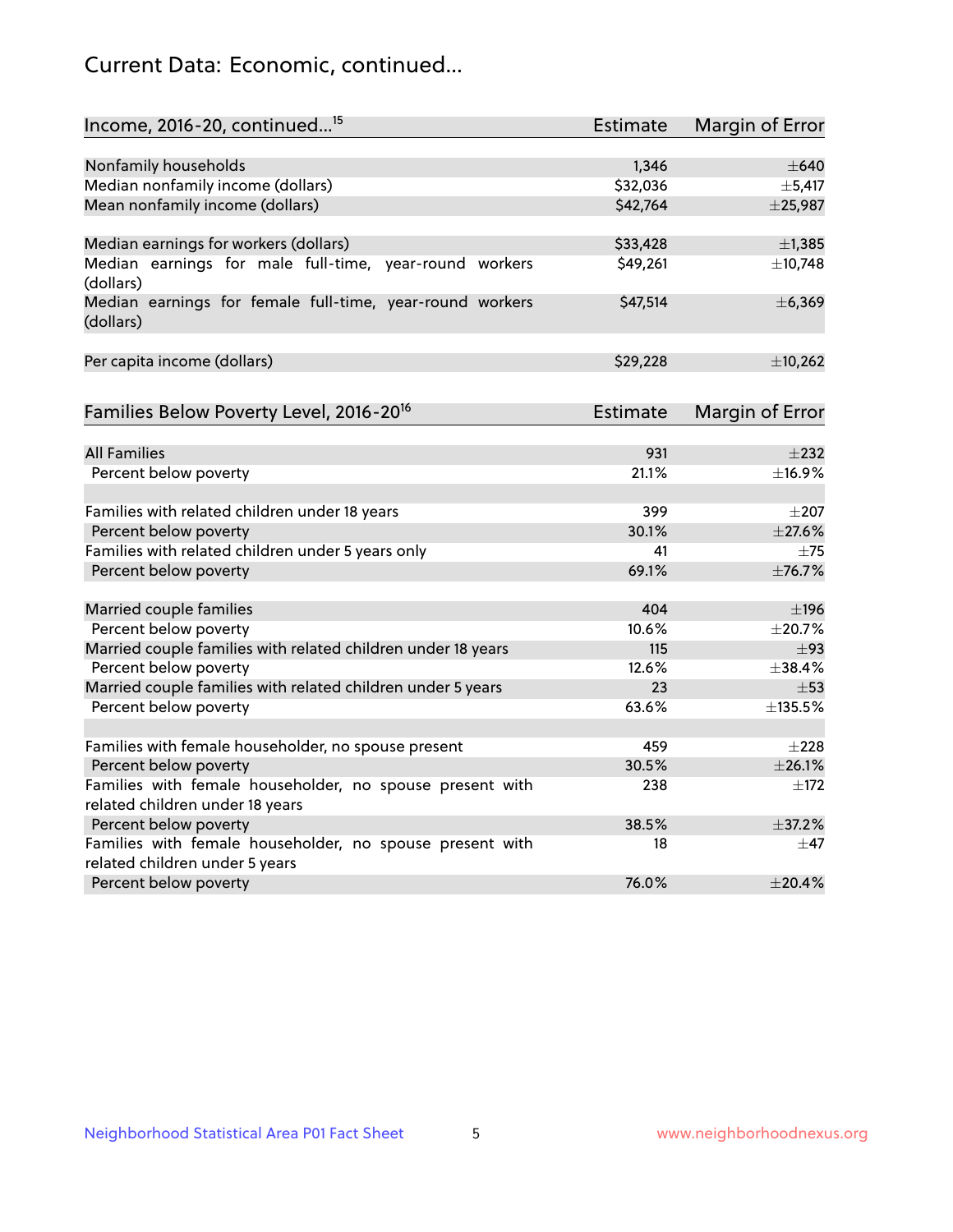## Current Data: Economic, continued...

| People Below Poverty Level, 2016-20 <sup>17</sup> | <b>Estimate</b> | Margin of Error |
|---------------------------------------------------|-----------------|-----------------|
|                                                   |                 |                 |
| Total population                                  | 4,971           | $\pm$ 1,253     |
| Percent below poverty                             | 17.0%           | ±12.7%          |
| Population under 18 years                         | 922             | $\pm 407$       |
| Percent below poverty                             | 28.7%           | ±20.9%          |
| Population 18 years and over                      | 4,049           | $\pm$ 986       |
| Percent below poverty                             | 14.3%           | $\pm$ 9.1%      |
| Population 18 to 64 years                         | 2,832           | $\pm 748$       |
| Percent below poverty                             | 18.8%           | ±12.8%          |
| Population 65 years and over                      | 1.217           | $\pm 642$       |
| Percent below poverty                             | 3.8%            | $\pm 4.5\%$     |

| Poverty by Race/Ethnicity, 2016-20 <sup>18</sup> | <b>Estimate</b> | Margin of Error |
|--------------------------------------------------|-----------------|-----------------|
|                                                  |                 |                 |
| Non-Hispanic White population                    | 84              | ±134            |
| Percent below poverty                            | 17.7%           | ±24.4%          |
| <b>Black population</b>                          | 4,797           | $\pm$ 1,281     |
| Percent below poverty                            | 17.2%           | $\pm$ 13.1%     |
| Asian population                                 | 12              | $\pm$ 53        |
| Percent below poverty                            | 0.0%            | ±155.0%         |
| Hispanic or Latino population                    | 16              | $\pm$ 36        |
| Percent below poverty                            | $0.0\%$         | ±116.8%         |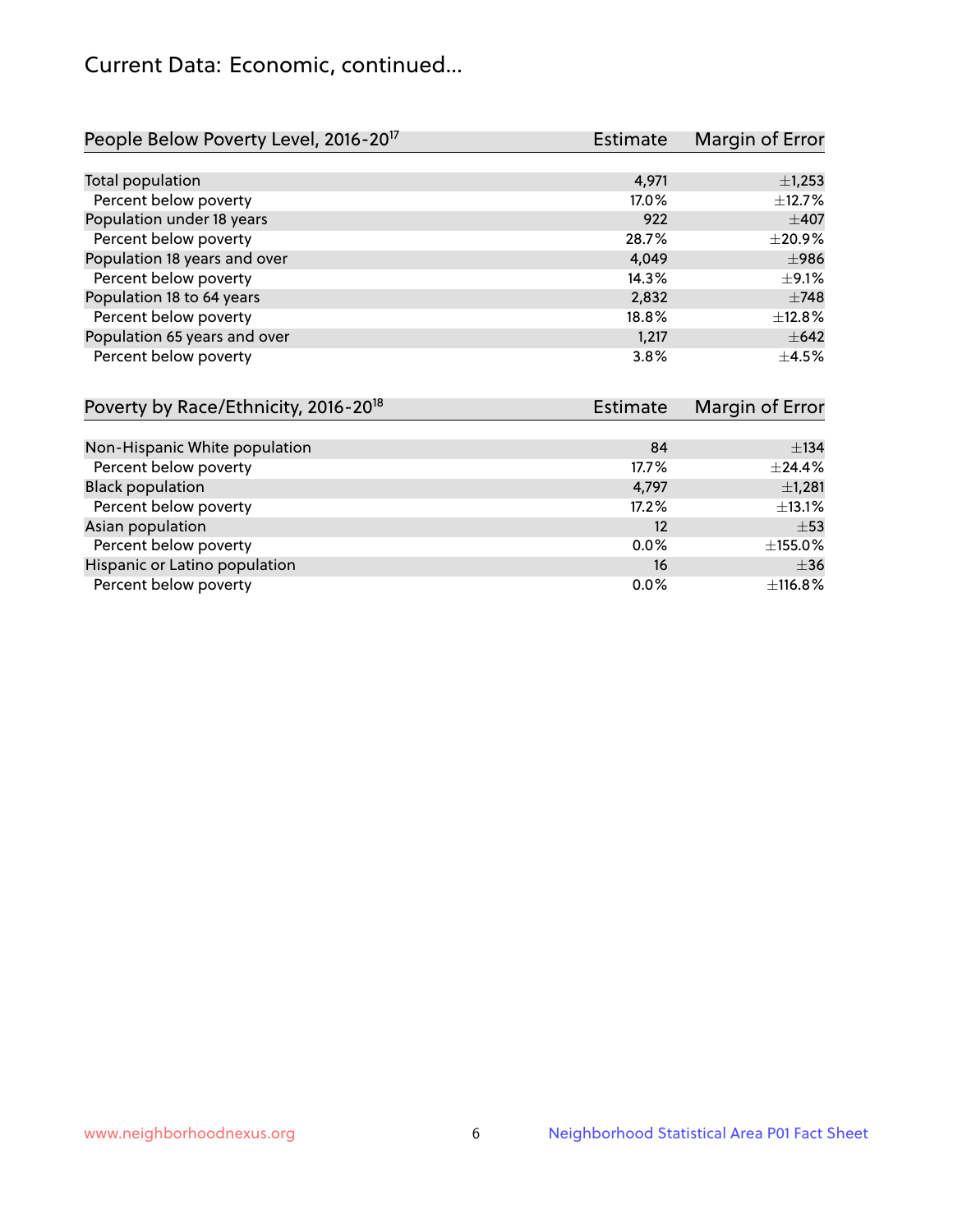# Current Data: Employment

| Employment Status, 2016-20 <sup>19</sup>                      | <b>Estimate</b> | Margin of Error |
|---------------------------------------------------------------|-----------------|-----------------|
|                                                               |                 |                 |
| Population 16 years and over                                  | 4,153           | $\pm$ 994       |
| In labor force                                                | 51.1%           | $\pm$ 7.8%      |
| Civilian labor force                                          | 51.1%           | $\pm$ 7.8%      |
| Employed                                                      | 49.1%           | $\pm$ 7.8%      |
| Unemployed                                                    | 2.0%            | $\pm$ 3.9%      |
| <b>Armed Forces</b>                                           | 0.0%            | ±1.9%           |
| Not in labor force                                            | 48.9%           | ±13.9%          |
| Civilian labor force                                          | 2,121           | $\pm 603$       |
| <b>Unemployment Rate</b>                                      | 3.8%            | $\pm$ 7.6%      |
| Females 16 years and over                                     | 2,263           | $\pm 745$       |
| In labor force                                                | 43.4%           | $\pm 10.1\%$    |
| Civilian labor force                                          | 43.4%           | $\pm 10.1\%$    |
| Employed                                                      | 41.9%           | $\pm 10.5\%$    |
|                                                               |                 |                 |
| Own children of the householder under 6 years                 | 127             | $\pm$ 134       |
| All parents in family in labor force                          | 60.2%           | $\pm 77.0\%$    |
|                                                               |                 |                 |
| Own children of the householder 6 to 17 years                 | 695             | $+430$          |
| All parents in family in labor force                          | 82.0%           | $\pm 26.6\%$    |
| Industry, 2016-20 <sup>20</sup>                               | <b>Estimate</b> | Margin of Error |
|                                                               |                 |                 |
| Civilian employed population 16 years and over                | 2,040           | $\pm$ 585       |
| Agriculture, forestry, fishing and hunting, and mining        | 0.0%            | $\pm$ 1.3%      |
| Construction                                                  | 5.1%            | $\pm$ 8.6%      |
| Manufacturing                                                 | 6.3%            | $\pm$ 7.1%      |
| Wholesale trade                                               | 0.0%            | $\pm 1.3\%$     |
| Retail trade                                                  | 9.4%            | $\pm$ 9.2%      |
| Transportation and warehousing, and utilities                 | 7.0%            | $\pm$ 6.1%      |
| Information                                                   | 2.9%            | $\pm$ 3.7%      |
| Finance and insurance, and real estate and rental and leasing | 5.0%            | $\pm$ 5.6%      |
| Professional, scientific, and management, and administrative  | 14.7%           | $\pm$ 8.4%      |
| and waste management services                                 |                 |                 |
| Educational services, and health care and social assistance   | 19.8%           | $\pm$ 8.8%      |
| Arts, entertainment, and recreation, and accommodation and    | 9.4%            | $\pm$ 10.1%     |
| food services                                                 |                 |                 |
| Other services, except public administration                  | 8.6%            | $\pm$ 8.8%      |
| Public administration                                         | 11.8%           | $\pm$ 9.2%      |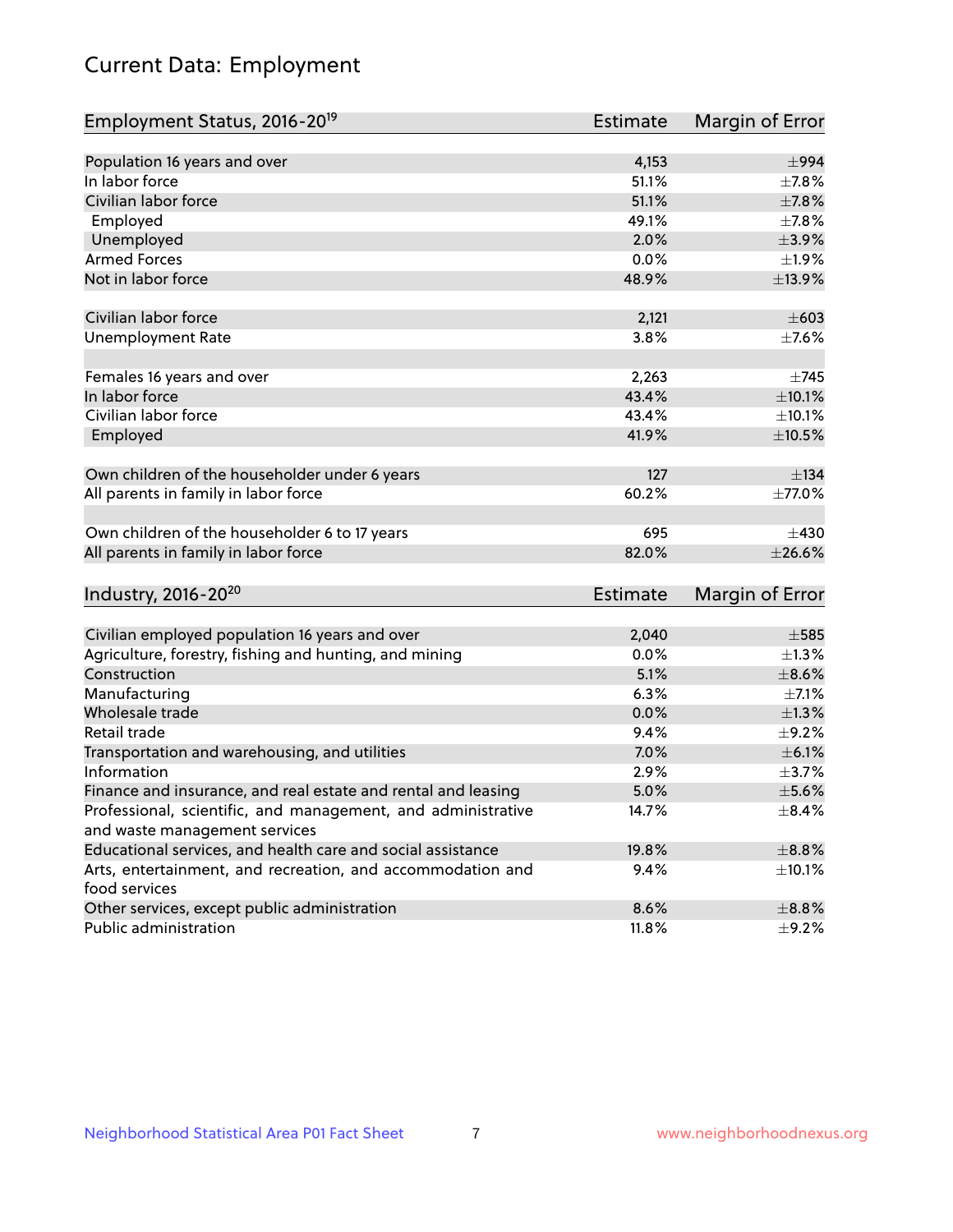# Current Data: Employment, continued...

| Occupation, 2016-20 <sup>21</sup>                                                                    | Estimate | Margin of Error |
|------------------------------------------------------------------------------------------------------|----------|-----------------|
| Civilian employed population 16 years and over                                                       | 2,040    | $\pm$ 585       |
| Management, business, science, and arts occupations                                                  | 37.5%    | ±13.6%          |
| Service occupations                                                                                  | 16.2%    | $\pm$ 9.6%      |
| Sales and office occupations                                                                         | 20.2%    | ±11.6%          |
| Natural resources, construction, and maintenance occupations                                         | 11.0%    | $\pm 10.1\%$    |
| Production, transportation, and material moving occupations                                          | 15.2%    | ±12.4%          |
| Class of Worker, 2016-20 <sup>22</sup>                                                               | Estimate | Margin of Error |
| Civilian employed population 16 years and over                                                       | 2,040    | $\pm$ 585       |
| Private wage and salary workers                                                                      | 75.2%    | ±16.8%          |
| Government workers                                                                                   | 21.1%    | ±11.1%          |
| Self-employed in own not incorporated business workers                                               | 3.7%     | $\pm$ 4.6%      |
| Unpaid family workers                                                                                | 0.0%     | $\pm 1.3\%$     |
| Job Flows, 2019 <sup>23</sup>                                                                        |          | 2019            |
|                                                                                                      |          |                 |
| Total Jobs in Neighborhood Statistical Area                                                          |          | 105             |
| Held by residents of Neighborhood Statistical Area                                                   |          | 0.0%            |
| Held by non-residents of Neighborhood Statistical Area                                               |          | 100.0%          |
| Jobs by Industry Sector, 2019 <sup>24</sup>                                                          |          | 2019            |
| Total Jobs in Neighborhood Statistical Area                                                          |          | 105             |
| <b>Goods Producing sectors</b>                                                                       |          | 34.3%           |
| Trade, Transportation, and Utilities sectors                                                         |          | 59.0%           |
| All Other Services sectors                                                                           |          | 6.7%            |
| Total Jobs in Neighborhood Statistical Area<br>held<br>by<br>Neighborhood Statistical Area residents |          | 0               |
| <b>Goods Producing sectors</b>                                                                       |          | t               |
| Trade, Transportation, and Utilities sectors<br>All Other Services sectors                           |          | t<br>t          |
| Jobs by Earnings, 2019 <sup>25</sup>                                                                 |          | 2019            |
|                                                                                                      |          |                 |
| Total Jobs in Neighborhood Statistical Area                                                          |          | 105             |
| Jobs with earnings \$1250/month or less                                                              |          | 16.2%           |
| Jobs with earnings \$1251/month to \$3333/month                                                      |          | 30.5%           |
| Jobs with earnings greater than \$3333/month                                                         |          | 53.3%           |
| Neighborhood Statistical<br>Jobs<br>in<br>held<br>by<br>Total<br>Area                                |          | 0               |
| Neighborhood Statistical Area residents                                                              |          |                 |
| Jobs with earnings \$1250/month or less                                                              |          | t               |
| Jobs with earnings \$1251/month to \$3333/month                                                      |          | t               |
| Jobs with earnings greater than \$3333/month                                                         |          | t               |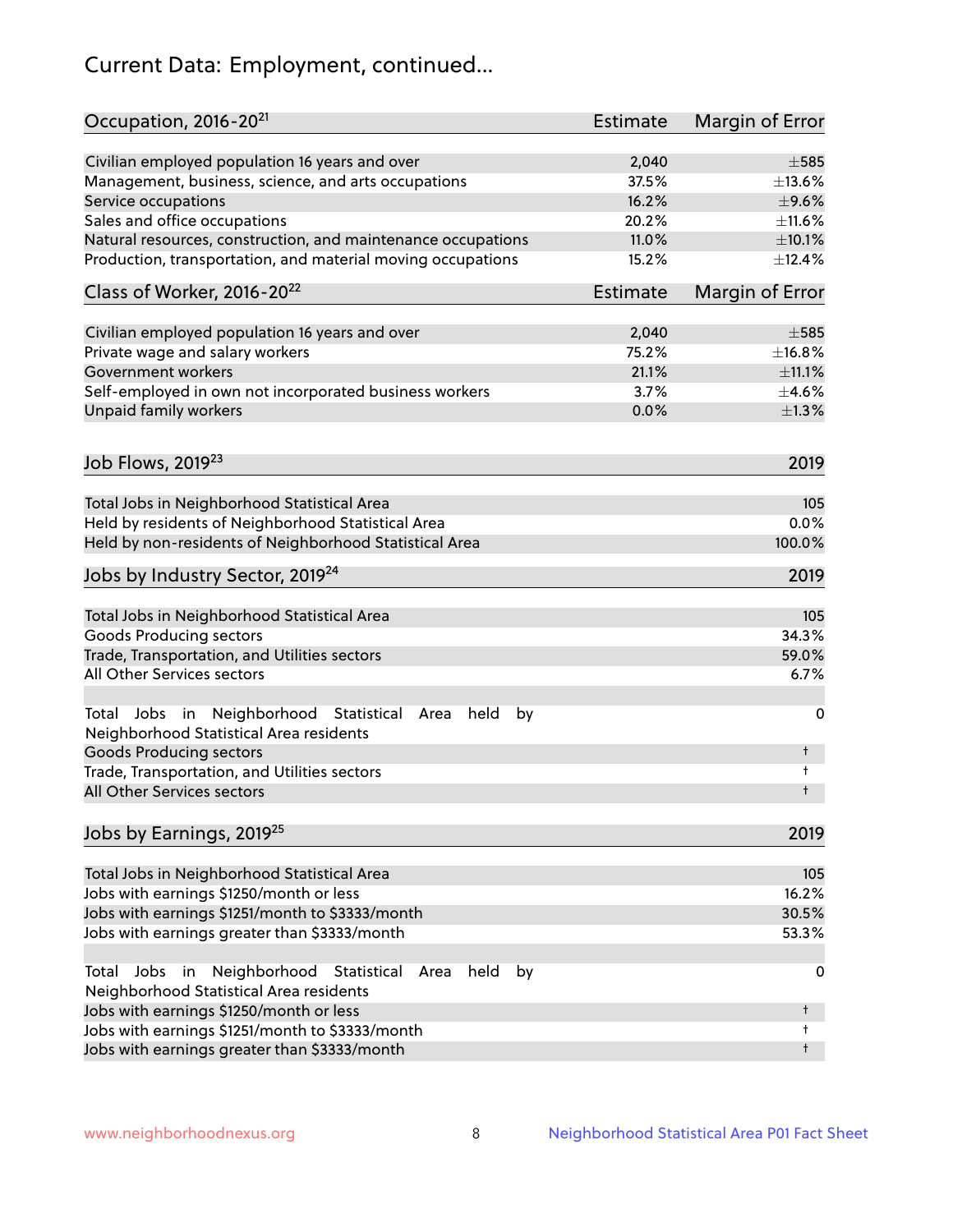## Current Data: Employment, continued...

| Jobs by Age of Worker, 2019 <sup>26</sup>                                                      | 2019  |
|------------------------------------------------------------------------------------------------|-------|
|                                                                                                |       |
| Total Jobs in Neighborhood Statistical Area                                                    | 105   |
| Jobs with workers age 29 or younger                                                            | 9.5%  |
| Jobs with workers age 30 to 54                                                                 | 59.0% |
| Jobs with workers age 55 or older                                                              | 31.4% |
|                                                                                                |       |
| Total Jobs in Neighborhood Statistical Area held by<br>Neighborhood Statistical Area residents | 0     |
| Jobs with workers age 29 or younger                                                            |       |
| Jobs with workers age 30 to 54                                                                 |       |
| Jobs with workers age 55 or older                                                              |       |

### Current Data: Education

| School Enrollment, 2016-20 <sup>27</sup>       | <b>Estimate</b> | Margin of Error |
|------------------------------------------------|-----------------|-----------------|
|                                                |                 |                 |
| Population 3 years and over enrolled in school | 1,285           | $\pm$ 535       |
| Nursery school, preschool                      | 1.2%            | $+2.7%$         |
| Kindergarten                                   | 1.0%            | $\pm$ 3.0%      |
| Elementary school (grades 1-8)                 | 46.0%           | ±17.2%          |
| High school (grades 9-12)                      | 13.8%           | $\pm$ 8.5%      |
| College or graduate school                     | 38.1%           | $\pm$ 14.7%     |

| Educational Attainment, 2016-20 <sup>28</sup> | <b>Estimate</b> | Margin of Error |
|-----------------------------------------------|-----------------|-----------------|
|                                               |                 |                 |
| Population 25 years and over                  | 3,881           | $\pm$ 969       |
| Less than 9th grade                           | 4.2%            | $\pm$ 6.4%      |
| 9th to 12th grade, no diploma                 | 5.6%            | $\pm 3.6\%$     |
| High school graduate (includes equivalency)   | 29.3%           | $\pm$ 16.6%     |
| Some college, no degree                       | 14.6%           | $\pm$ 6.6%      |
| Associate's degree                            | 12.7%           | $\pm$ 7.7%      |
| Bachelor's degree                             | 19.8%           | $\pm$ 9.2%      |
| Graduate or professional degree               | 13.8%           | $\pm$ 5.9%      |
|                                               |                 |                 |
| Percent high school graduate or higher        | 90.3%           | $\pm$ 10.3%     |
| Percent bachelor's degree or higher           | 33.6%           | $\pm$ 9.2%      |
|                                               |                 |                 |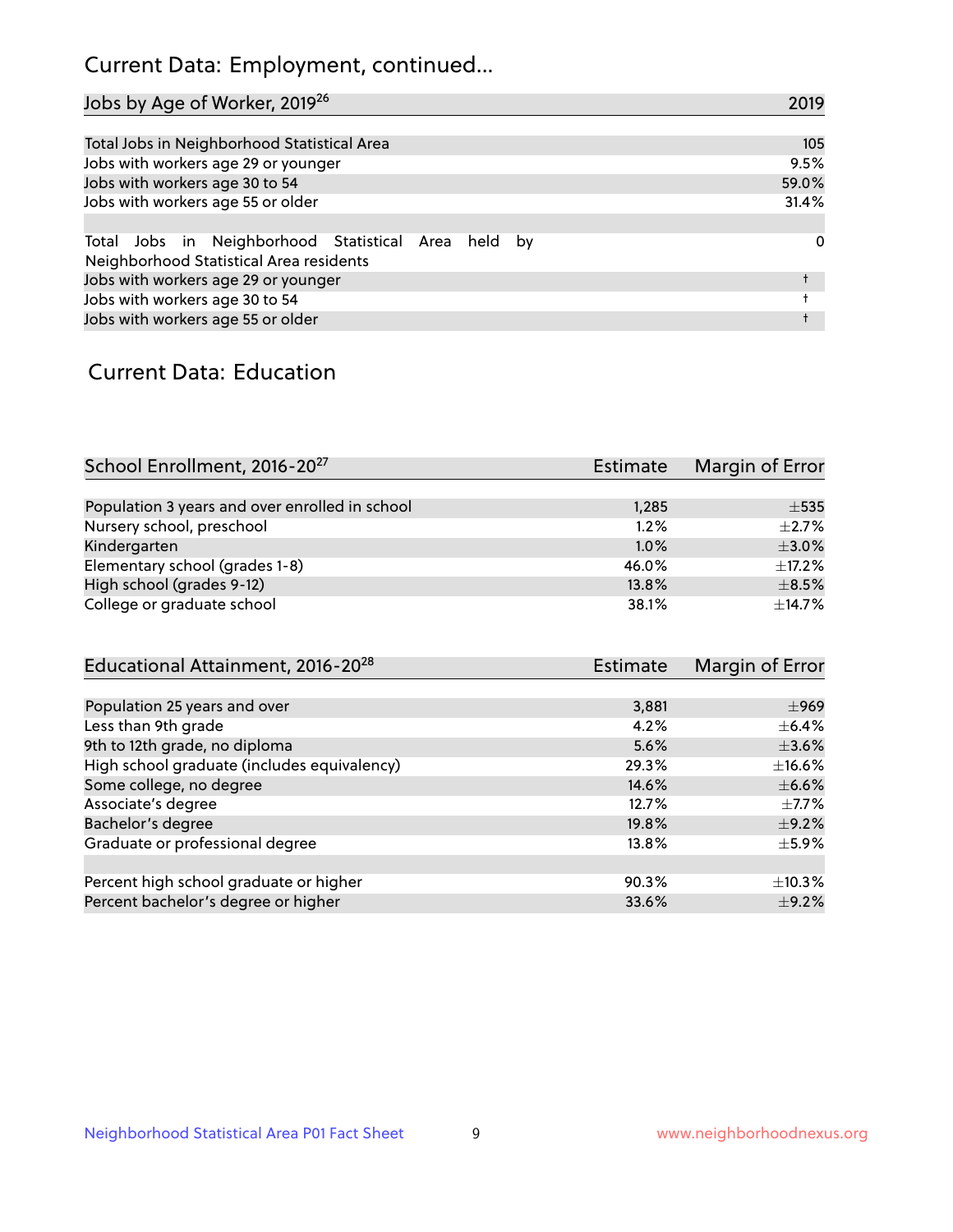## Current Data: Housing

| Households by Type, 2016-20 <sup>29</sup>            | <b>Estimate</b> | Margin of Error |
|------------------------------------------------------|-----------------|-----------------|
|                                                      |                 |                 |
| <b>Total households</b>                              | 2,276           | $\pm 640$       |
| Family households (families)                         | 40.9%           | $\pm$ 15.4%     |
| With own children under 18 years                     | 11.7%           | $\pm$ 6.0%      |
| Married-couple family                                | 17.7%           | ±6.3%           |
| With own children of the householder under 18 years  | 4.3%            | $\pm$ 3.7%      |
| Male householder, no spouse present, family          | 3.0%            | ±3.3%           |
| With own children of the householder under 18 years  | 0.7%            | ±1.8%           |
| Female householder, no spouse present, family        | 20.2%           | $\pm$ 7.3%      |
| With own children of the householder under 18 years  | 6.6%            | $\pm$ 5.0%      |
| Nonfamily households                                 | 59.1%           | ±22.7%          |
| Householder living alone                             | 55.6%           | $\pm 23.5\%$    |
| 65 years and over                                    | 27.9%           | $\pm 25.0\%$    |
|                                                      |                 |                 |
| Households with one or more people under 18 years    | 17.5%           | $\pm$ 6.5%      |
| Households with one or more people 65 years and over | 44.3%           | $\pm 23.6\%$    |
|                                                      |                 |                 |
| Average household size                               | 2.19            | $\pm$ 0.83      |
| Average family size                                  | 3.55            | $\pm 0.94$      |
|                                                      |                 |                 |
| Housing Occupancy, 2016-20 <sup>30</sup>             | <b>Estimate</b> | Margin of Error |
| Total housing units                                  | 2,469           | $\pm$ 637       |
| Occupied housing units                               | 92.2%           | ±10.3%          |
| Vacant housing units                                 | 7.8%            | $\pm$ 6.7%      |
|                                                      |                 |                 |
| Homeowner vacancy rate                               | 0.0             | ±1.8            |
| Rental vacancy rate                                  | 10.7            | $\pm$ 10.2      |
|                                                      |                 |                 |
| Units in Structure, 2016-20 <sup>31</sup>            | <b>Estimate</b> | Margin of Error |
|                                                      |                 |                 |
| Total housing units                                  | 2,469           | $\pm 637$       |
| 1-unit, detached                                     | 46.7%           | $\pm$ 15.6%     |
| 1-unit, attached                                     | 3.2%            | $\pm 3.6\%$     |
| 2 units                                              | 0.0%            | $\pm$ 0.7%      |
| 3 or 4 units                                         | 0.6%            | $\pm$ 1.4%      |
| 5 to 9 units                                         | 7.9%            | $\pm$ 6.5%      |
| 10 to 19 units                                       | 11.7%           | $\pm$ 7.6%      |
| 20 or more units                                     | 28.1%           | ±23.4%          |
| Mobile home                                          | 1.7%            | $\pm$ 3.3%      |
| Boat, RV, van, etc.                                  | 0.0%            | $\pm$ 0.7%      |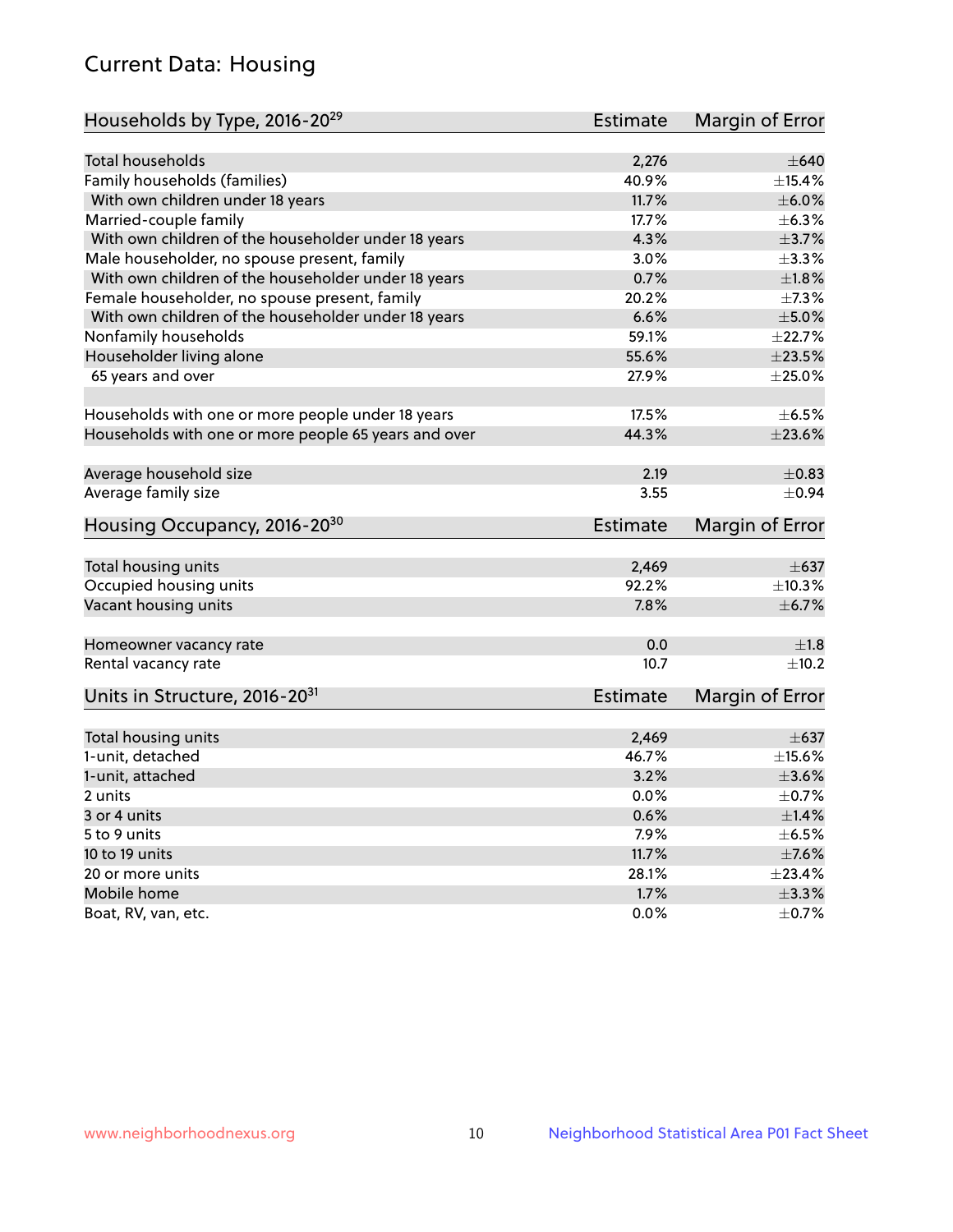## Current Data: Housing, continued...

| Year Structure Built, 2016-20 <sup>32</sup>    | <b>Estimate</b> | Margin of Error |
|------------------------------------------------|-----------------|-----------------|
| Total housing units                            | 2,469           | $\pm$ 637       |
| Built 2014 or later                            | 0.6%            | $\pm$ 1.4%      |
| Built 2010 to 2013                             | 5.5%            | $\pm$ 5.3%      |
| Built 2000 to 2009                             | 44.1%           | ±23.2%          |
| Built 1990 to 1999                             | 11.1%           | $\pm$ 6.1%      |
| Built 1980 to 1989                             | 6.7%            | $\pm$ 4.6%      |
| Built 1970 to 1979                             | 13.7%           | $\pm$ 8.6%      |
| Built 1960 to 1969                             | 14.1%           | $\pm$ 7.0%      |
| Built 1950 to 1959                             | 3.5%            | $\pm$ 3.9%      |
| Built 1940 to 1949                             | 0.1%            | $\pm$ 0.7%      |
| Built 1939 or earlier                          | 0.6%            | $\pm 1.4\%$     |
|                                                |                 |                 |
| Housing Tenure, 2016-2033                      | <b>Estimate</b> | Margin of Error |
| Occupied housing units                         | 2,276           | $\pm 640$       |
| Owner-occupied                                 | 45.2%           | ±16.1%          |
| Renter-occupied                                | 54.8%           | ±23.4%          |
|                                                |                 |                 |
| Average household size of owner-occupied unit  | 2.89            | $\pm 0.80$      |
| Average household size of renter-occupied unit | 1.61            | $\pm 1.10$      |
| Residence 1 Year Ago, 2016-20 <sup>34</sup>    | <b>Estimate</b> | Margin of Error |
|                                                |                 |                 |
| Population 1 year and over                     | 4,938           | ±1,251          |
| Same house                                     | 90.6%           | $\pm$ 5.4%      |
| Different house in the U.S.                    | 9.2%            | $\pm$ 8.8%      |
| Same county                                    | 6.6%            | $\pm$ 7.2%      |
| Different county                               | 2.6%            | $\pm$ 5.3%      |
| Same state                                     | 2.3%            | $\pm$ 5.0%      |
| <b>Different state</b>                         | 0.3%            | $\pm1.8\%$      |
| Abroad                                         | 0.2%            | $\pm$ 0.4%      |
| Value of Housing Unit, 2016-20 <sup>35</sup>   | <b>Estimate</b> | Margin of Error |
| Owner-occupied units                           | 1,028           | $\pm 225$       |
| Less than \$50,000                             | 12.0%           | ±10.9%          |
| \$50,000 to \$99,999                           | 11.5%           | $\pm$ 12.5%     |
| \$100,000 to \$149,999                         | 15.2%           | $\pm$ 12.5%     |
| \$150,000 to \$199,999                         | 18.5%           | ±12.4%          |
| \$200,000 to \$299,999                         | 28.4%           | $\pm$ 17.5%     |
| \$300,000 to \$499,999                         | 12.3%           | $\pm$ 9.5%      |
| \$500,000 to \$999,999                         | 1.3%            | $\pm$ 3.1%      |
| \$1,000,000 or more                            | 0.7%            | ±3.3%           |
|                                                |                 |                 |
| Mortgage Status, 2016-20 <sup>36</sup>         | <b>Estimate</b> | Margin of Error |
|                                                |                 |                 |
| Owner-occupied units                           | 1,028           | $\pm 225$       |
| Housing units with a mortgage                  | 71.9%           | $\pm$ 16.5%     |
| Housing units without a mortgage               | 28.1%           | ±13.2%          |

Housing units without a mortgage 28.1%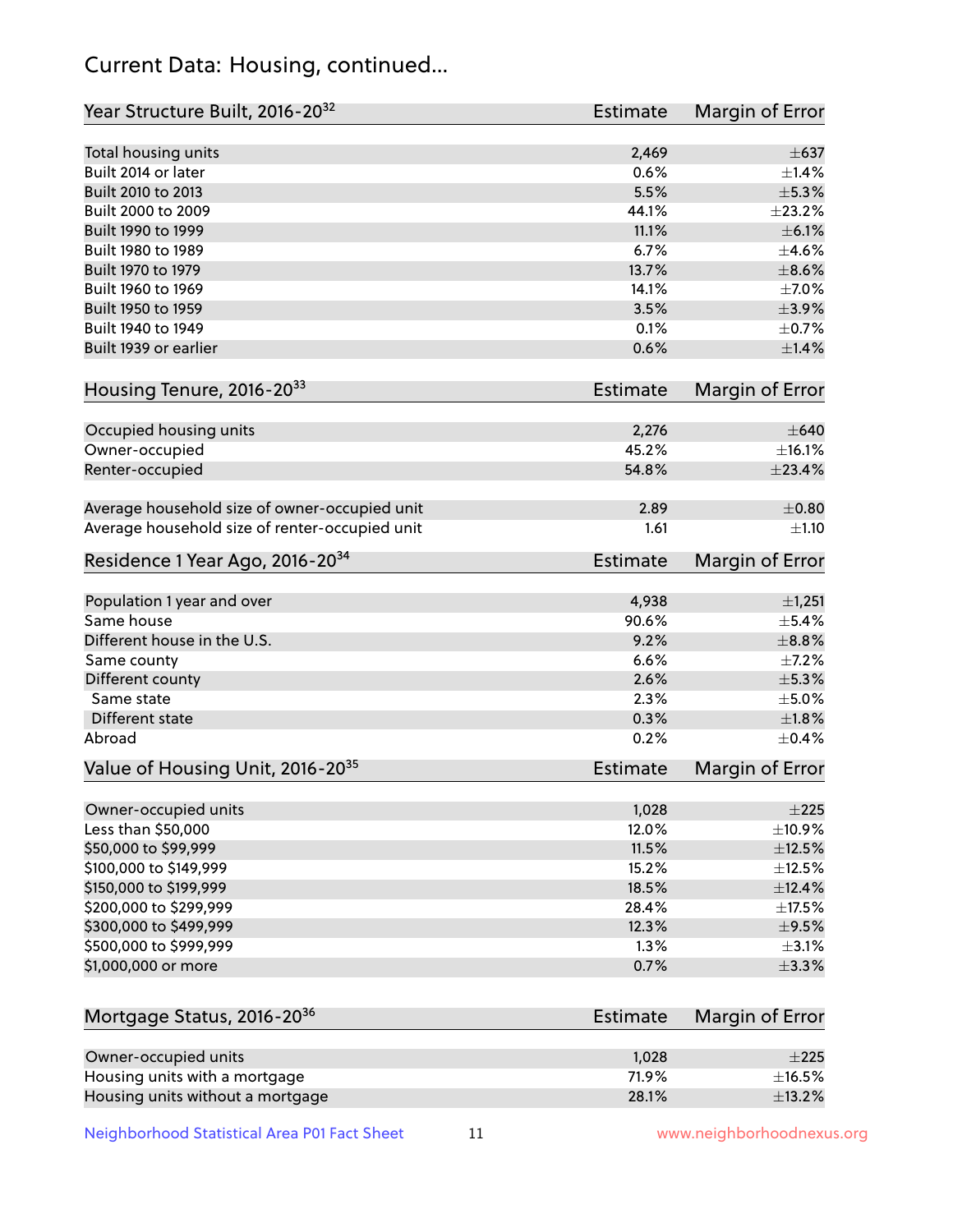## Current Data: Housing, continued...

| Selected Monthly Owner Costs, 2016-20 <sup>37</sup> | <b>Estimate</b> | Margin of Error |
|-----------------------------------------------------|-----------------|-----------------|
|                                                     |                 |                 |
| Housing units with a mortgage                       | 740             | $\pm 234$       |
| Less than \$300                                     | 0.3%            | $\pm 3.6\%$     |
| \$300 to \$499                                      | 2.7%            | $\pm$ 5.5%      |
| \$500 to \$999                                      | 20.6%           | ±16.7%          |
| \$1,000 to \$1,499                                  | 28.9%           | $\pm$ 16.0%     |
| \$1,500 to \$1,999                                  | 22.6%           | $\pm 20.1\%$    |
| \$2,000 to \$2,999                                  | 15.7%           | ±15.8%          |
| \$3,000 or more                                     | 9.1%            | ±12.4%          |
|                                                     |                 |                 |
| Median (dollars)                                    | \$1,445         | ±148            |
|                                                     |                 |                 |
| Housing units without a mortgage                    | 289             | ±149            |
| Less than \$150                                     | 19.0%           | ±28.2%          |
| \$150 to \$249                                      | 18.8%           | ±23.2%          |
| \$250 to \$349                                      | 11.0%           | $\pm$ 15.0%     |
| \$350 to \$499                                      | 18.6%           | ±17.3%          |
| \$500 to \$699                                      | 24.5%           | $\pm 26.1\%$    |
| \$700 or more                                       | $8.0\%$         | $±$ 24.4%       |
|                                                     |                 |                 |
| Median (dollars)                                    | \$364           | $\pm$ 88        |

| Selected Monthly Owner Costs as a Percentage of | <b>Estimate</b> | Margin of Error |
|-------------------------------------------------|-----------------|-----------------|
| Household Income, 2016-20 <sup>38</sup>         |                 |                 |
|                                                 |                 |                 |
| Housing units with a mortgage <sup>39</sup>     | 730             | $\pm$ 299       |
| Less than 20.0 percent                          | 45.7%           | $\pm$ 18.8%     |
| 20.0 to 24.9 percent                            | 19.6%           | $\pm$ 16.1%     |
| 25.0 to 29.9 percent                            | 5.5%            | $\pm$ 6.9%      |
| 30.0 to 34.9 percent                            | 2.7%            | $\pm$ 5.1%      |
| 35.0 percent or more                            | 26.4%           | $\pm 21.2\%$    |
|                                                 |                 |                 |
| Housing units without a mortgage <sup>40</sup>  | 274             | $\pm$ 151       |
| Less than 10.0 percent                          | 64.8%           | $\pm$ 19.6%     |
| 10.0 to 14.9 percent                            | 0.6%            | $\pm$ 6.7%      |
| 15.0 to 19.9 percent                            | 5.0%            | ±12.4%          |
| 20.0 to 24.9 percent                            | 18.7%           | $\pm$ 25.9%     |
| 25.0 to 29.9 percent                            | 4.0%            | $\pm$ 9.8%      |
| 30.0 to 34.9 percent                            | $1.0\%$         | $\pm$ 7.3%      |
| 35.0 percent or more                            | 5.8%            | ±15.4%          |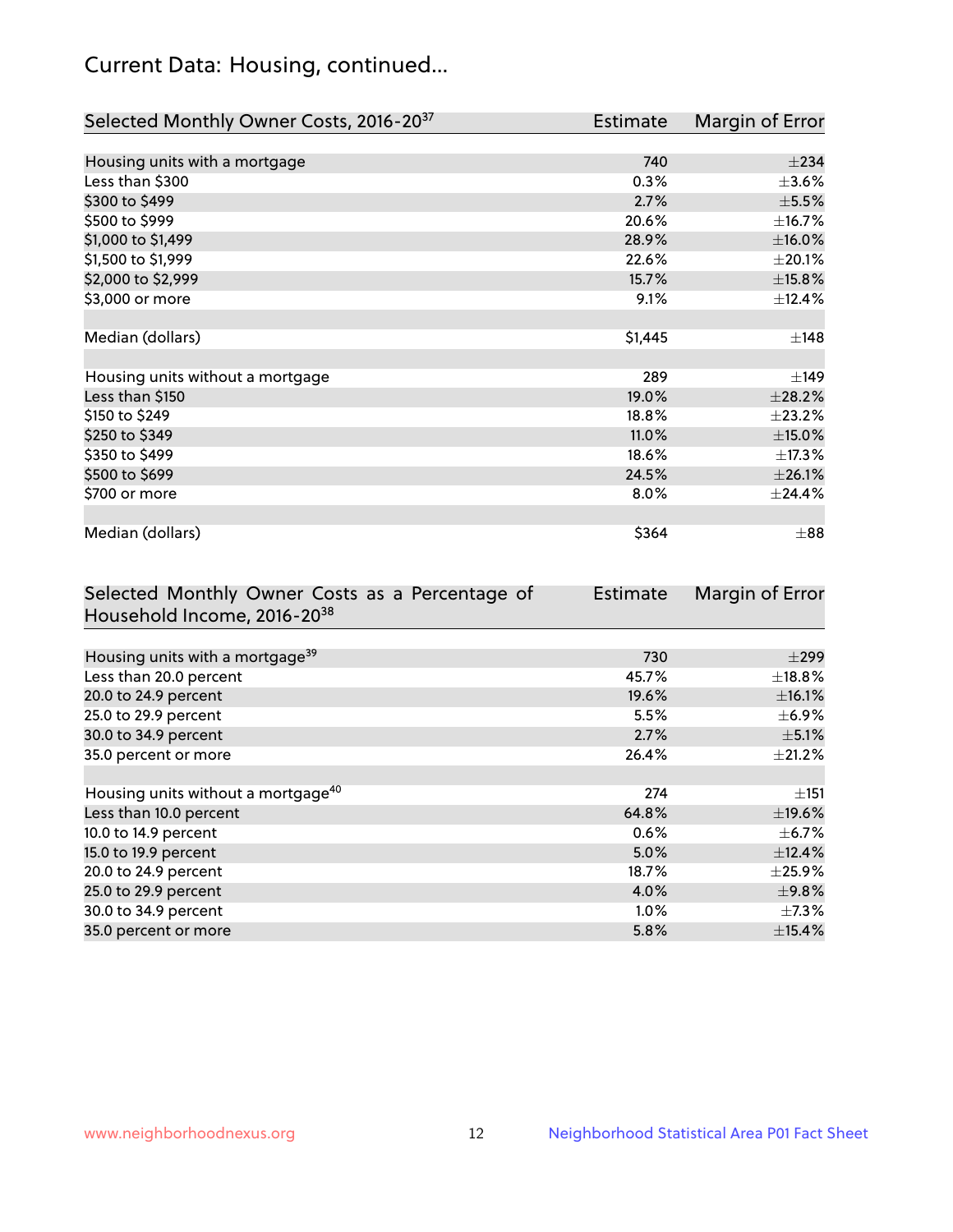## Current Data: Housing, continued...

| Gross Rent, 2016-20 <sup>41</sup>               | <b>Estimate</b> | Margin of Error |
|-------------------------------------------------|-----------------|-----------------|
|                                                 |                 |                 |
| Occupied units paying rent                      | 1,246           | $\pm 638$       |
| Less than \$200                                 | 1.3%            | ±3.4%           |
| \$200 to \$499                                  | 4.9%            | $\pm$ 6.3%      |
| \$500 to \$749                                  | 0.7%            | $\pm$ 4.0%      |
| \$750 to \$999                                  | 10.8%           | ±11.4%          |
| \$1,000 to \$1,499                              | 70.0%           | ±37.4%          |
| \$1,500 to \$1,999                              | 11.7%           | $\pm$ 8.8%      |
| \$2,000 or more                                 | 0.6%            | $\pm$ 4.2%      |
| Median (dollars)                                | \$1,156         | $\pm$ 31        |
|                                                 |                 |                 |
| No rent paid                                    | $\overline{2}$  | ±19             |
|                                                 |                 |                 |
| Gross Rent as a Percentage of Household Income, | <b>Estimate</b> | Margin of Error |
| $2016 - 20^{42}$                                |                 |                 |
|                                                 |                 |                 |
| Occupied units paying rent <sup>43</sup>        | 1,239           | $\pm$ 716       |
| Less than 15.0 percent                          | 5.0%            | $\pm$ 6.9%      |
| 15.0 to 19.9 percent                            | 12.9%           | ±10.3%          |
| 20.0 to 24.9 percent                            | 4.0%            | $\pm$ 5.6%      |
| 25.0 to 29.9 percent                            | 13.3%           | ±11.8%          |
| 30.0 to 34.9 percent                            | 4.6%            | $\pm$ 4.7%      |
| 35.0 percent or more                            | 60.2%           | $\pm$ 40.6%     |

# Current Data: Transportation

| Commuting to Work, 2016-20 <sup>44</sup>  | <b>Estimate</b> | Margin of Error |
|-------------------------------------------|-----------------|-----------------|
|                                           |                 |                 |
| Workers 16 years and over                 | 2,038           | $\pm 680$       |
| Car, truck, or van - drove alone          | 68.3%           | $\pm$ 15.0%     |
| Car, truck, or van - carpooled            | 13.5%           | ±13.6%          |
| Public transportation (excluding taxicab) | 6.8%            | $\pm$ 7.6%      |
| Walked                                    | 0.6%            | $\pm 1.5\%$     |
| Other means                               | 2.6%            | $\pm$ 4.3%      |
| Worked at home                            | 8.3%            | $\pm$ 6.6%      |
|                                           |                 |                 |
| Mean travel time to work (minutes)        | 34.7            | $\pm$ 18.2      |

| Access to a Vehicle, 2016-20 <sup>45</sup> | Estimate | Margin of Error |
|--------------------------------------------|----------|-----------------|
|                                            |          |                 |
| Occupied housing units                     | 2,276    | $\pm 640$       |
| No vehicles available                      | 24.4%    | $\pm$ 27.3%     |
| 1 vehicle available                        | 37.1%    | $\pm$ 6.6%      |
| 2 vehicles available                       | 22.8%    | $\pm$ 9.1%      |
| 3 or more vehicles available               | 15.7%    | $+7.0%$         |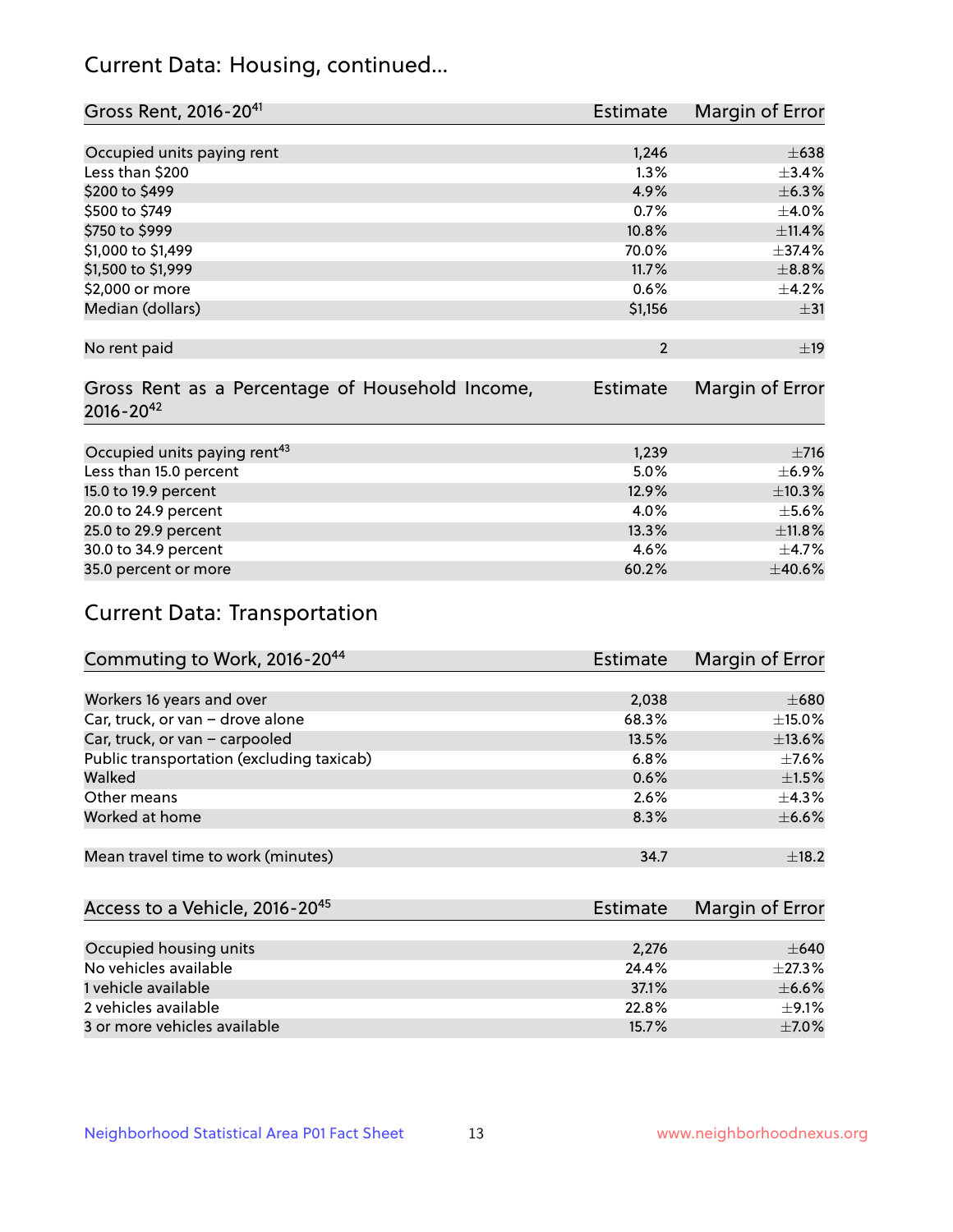## Current Data: Health

| Health Insurance coverage, 2016-2046                    | <b>Estimate</b> | <b>Margin of Error</b> |
|---------------------------------------------------------|-----------------|------------------------|
|                                                         |                 |                        |
| Civilian Noninstitutionalized Population                | 4,978           | $\pm$ 1,255            |
| With health insurance coverage                          | 86.5%           | ±29.4%                 |
| With private health insurance coverage                  | 51.0%           | ±17.9%                 |
| With public health coverage                             | 48.9%           | $\pm$ 10.5%            |
| No health insurance coverage                            | 13.5%           | ±9.3%                  |
| Civilian Noninstitutionalized Population Under 19 years | 929             | $+929$                 |
| No health insurance coverage                            | 13.6%           | $\pm 21.9\%$           |
|                                                         |                 |                        |
| Civilian Noninstitutionalized Population 19 to 64 years | 2,832           | $\pm 820$              |
| In labor force:                                         | 1,985           | $\pm 683$              |
| Employed:                                               | 1,904           | $+665$                 |
| With health insurance coverage                          | 86.8%           | ±41.2%                 |
| With private health insurance coverage                  | 77.0%           | ±37.6%                 |
| With public coverage                                    | 13.7%           | $\pm$ 7.7%             |
| No health insurance coverage                            | 13.2%           | ±14.7%                 |
|                                                         |                 |                        |
| Unemployed:                                             | 81              | $\pm 665$              |
| With health insurance coverage                          | 27.6%           | ±49.6%                 |
| With private health insurance coverage                  | 13.6%           | $\pm$ 33.7%            |
| With public coverage                                    | 14.0%           | ±51.4%                 |
| No health insurance coverage                            | 72.4%           | ±100.0%                |
| Not in labor force:                                     | 847             | $\pm$ 497              |
| With health insurance coverage                          | 72.2%           | $\pm$ 56.0%            |
| With private health insurance coverage                  | 22.3%           | ±17.0%                 |
| With public coverage                                    | 50.8%           | $\pm$ 4.9%             |
| No health insurance coverage                            | 27.8%           | ±27.8%                 |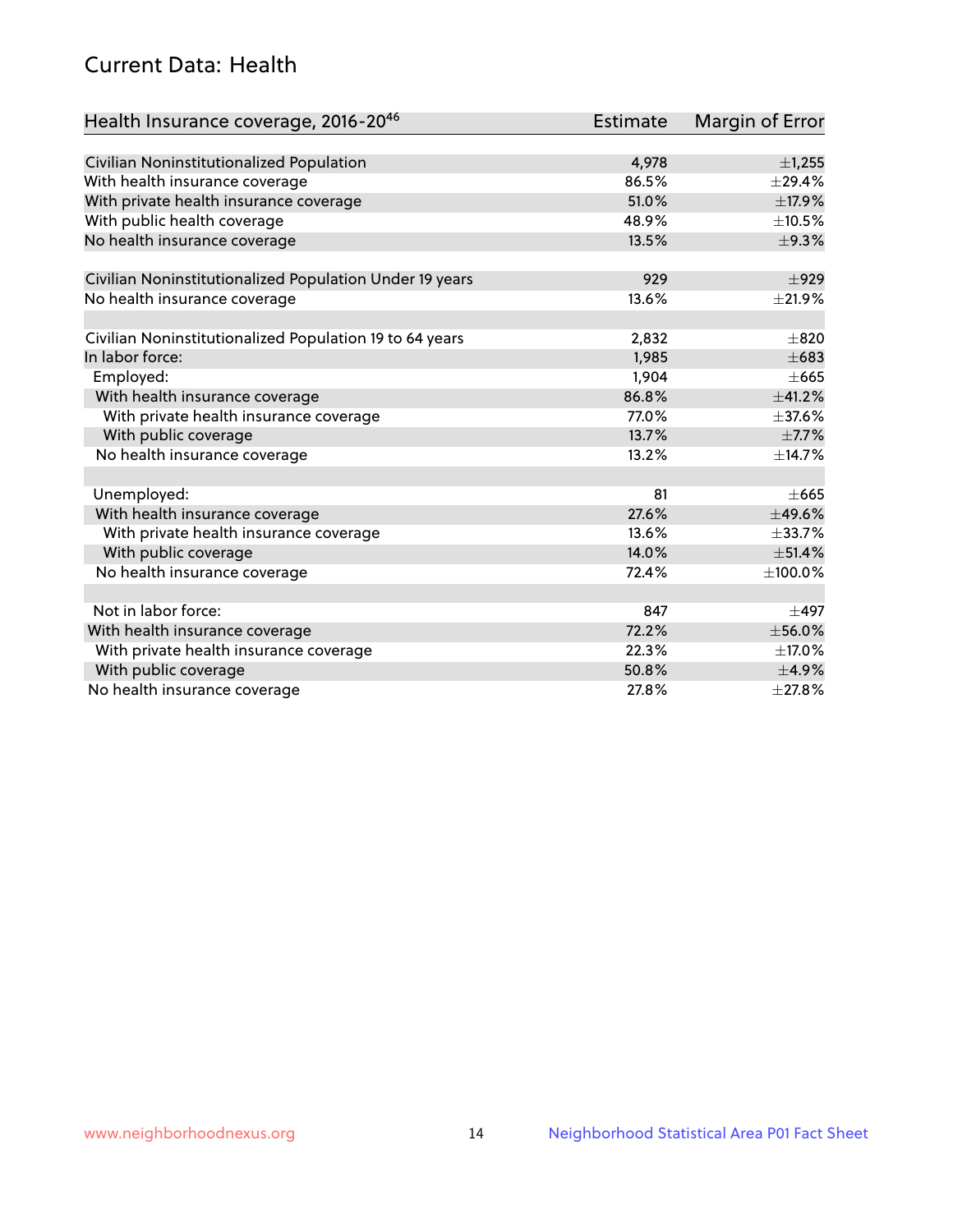#### Notes:

- 1. Source: U.S. Census Bureau, Decennial Census 2000, SF1 tables P8, P12; American Community Survey, tables B01001, B03002
- 2. This category includes Pacific Islanders, Native Americans and Alaska Natives, people who identify as some other race, and those who identify as bi/multi racial.
- 3. Source: U.S. Census Bureau, Decennial Census 2000, SF1 tables P15, P16, P18, P19; American Community Survey, tables B11001, B11005, B11003
- 4. Source: U.S. Census Bureau, Decennial Census 2000, SF3 table P37; American Community Survey, table B15002
- 5. Source: U.S. Census Bureau, Longitudinal Employer-Household Dynamics Residential Area Characteristics, Table JT01 (Primary Jobs); Workplace Area Characteristics, Table JT00 (All Jobs)
- 6. Source: U.S. Census Bureau, Decennial Census 2000, SF3 tables P52, P87; American Community Survey, tables B19001, B17001
- 7. Source: U.S. Census Bureau, Decennial Census 2000, SF1 tables H3, H4; American Community Survey, tables B25002, B25009
- 8. Source: U.S. Census Bureau, Decennial Census 2000, SF3 table H44; American Community Survey, tables B25044
- 9. Source: Atlanta Police Department, COBRA; U.S. Census Bureau, American Community Survey, table B01001
- 10. Source: U.S. Census Bureau, American Community Survey, table B01001
- 11. Source: U.S. Census Bureau, American Community Survey, table B03002
- 12. Source: U.S. Census Bureau, American Community Survey, table B05002
- 13. Source: U.S. Census Bureau, American Community Survey, table B05003
- 14. Source: U.S. Census Bureau, American Community Survey, tables B19001, B19025, B19051, B19061, B19055, B19065, B19059, B19069, B19056, B19066, B19057, B19067, B22001, B19101, B19127
- 15. Source: U.S. Census Bureau, American Community Survey, tables B19201, B19214, B20017, B19313
- 16. Source: U.S. Census Bureau, American Community Survey, table B17010
- 17. Source: U.S. Census Bureau, American Community Survey, tables B17001, B17006, B17021, B17007. Table totals may be lower than the total population, as they are based on the population for whom poverty status is determined.
- 18. Source: U.S. Census Bureau, American Community Survey, B17001H, B17001B, B17001D, B17001I. Table totals may be lower than the total population, as they are based on the population for whom poverty status is determined.
- 19. Source: U.S. Census Bureau, American Community Survey, tables B23001, B23008
- 20. Source: U.S. Census Bureau, American Community Survey, table C24030
- 21. Source: U.S. Census Bureau, American Community Survey, table C24010
- 22. Source: U.S. Census Bureau, American Community Survey, table B24080
- 23. Source: U.S. Census Bureau, Longitudinal Employer-Household Dynamics Origin-Destination Data, Tables JT00 Main and JT00 Aux
- 24. Source: U.S. Census Bureau, Longitudinal Employer-Household Dynamics Origin-Destination Data, Tables JT00 Main and JT00 Aux
- 25. Source: U.S. Census Bureau, Longitudinal Employer-Household Dynamics Origin-Destination Data, Tables JT00 Main and JT00 Aux
- 26. Source: U.S. Census Bureau, Longitudinal Employer-Household Dynamics Origin-Destination Data, Tables JT00 Main and JT00 Aux
- 27. Source: U.S. Census Bureau, American Community Survey, table B14001
- 28. Source: U.S. Census Bureau, American Community Survey, table B15002
- 29. Source: U.S. Census Bureau, American Community Survey, tables B11001, B11003, B11007, B11005, B09019
- 30. Source: U.S. Census Bureau, American Community Survey, tables B25002, B25003, B25004
- 31. Source: U.S. Census Bureau, American Community Survey, table B25024
- 32. Source: U.S. Census Bureau, American Community Survey, table B25034
- 33. Source: U.S. Census Bureau, American Community Survey, tables B25009, B25008, B25003
- 34. Source: U.S. Census Bureau, American Community Survey, table B07003
- 35. Source: U.S. Census Bureau, American Community Survey, table B25075. This value is self-reported and may differ from home values as determined by the County Tax Assessor.
- 36. Source: U.S. Census Bureau, American Community Survey, table B25081
- 37. Source: U.S. Census Bureau, American Community Survey, table B25087
- 38. Source: U.S. Census Bureau, American Community Survey, table B25091
- 39. Excludes units where Selected Monthly Owner Costs as a Percentage of Income cannot be computed.
- 40. Excludes units where Selected Monthly Owner Costs as a Percentage of Income cannot be computed.
- 41. Source: U.S. Census Bureau, American Community Survey, table B25063
- 42. Source: U.S. Census Bureau, American Community Survey, table B25070
- 43. Excludes units where Gross Rent as a Percentage of Income cannot be computed.
- 44. Source: U.S. Census Bureau, American Community Survey, tables B08101, B08013
- 45. Source: U.S. Census Bureau, American Community Survey, table B25044
- 46. Source: U.S. Census Bureau, American Community Survey, tables B18135, B27011

The dagger (†) symbol denotes values that cannot be computed.